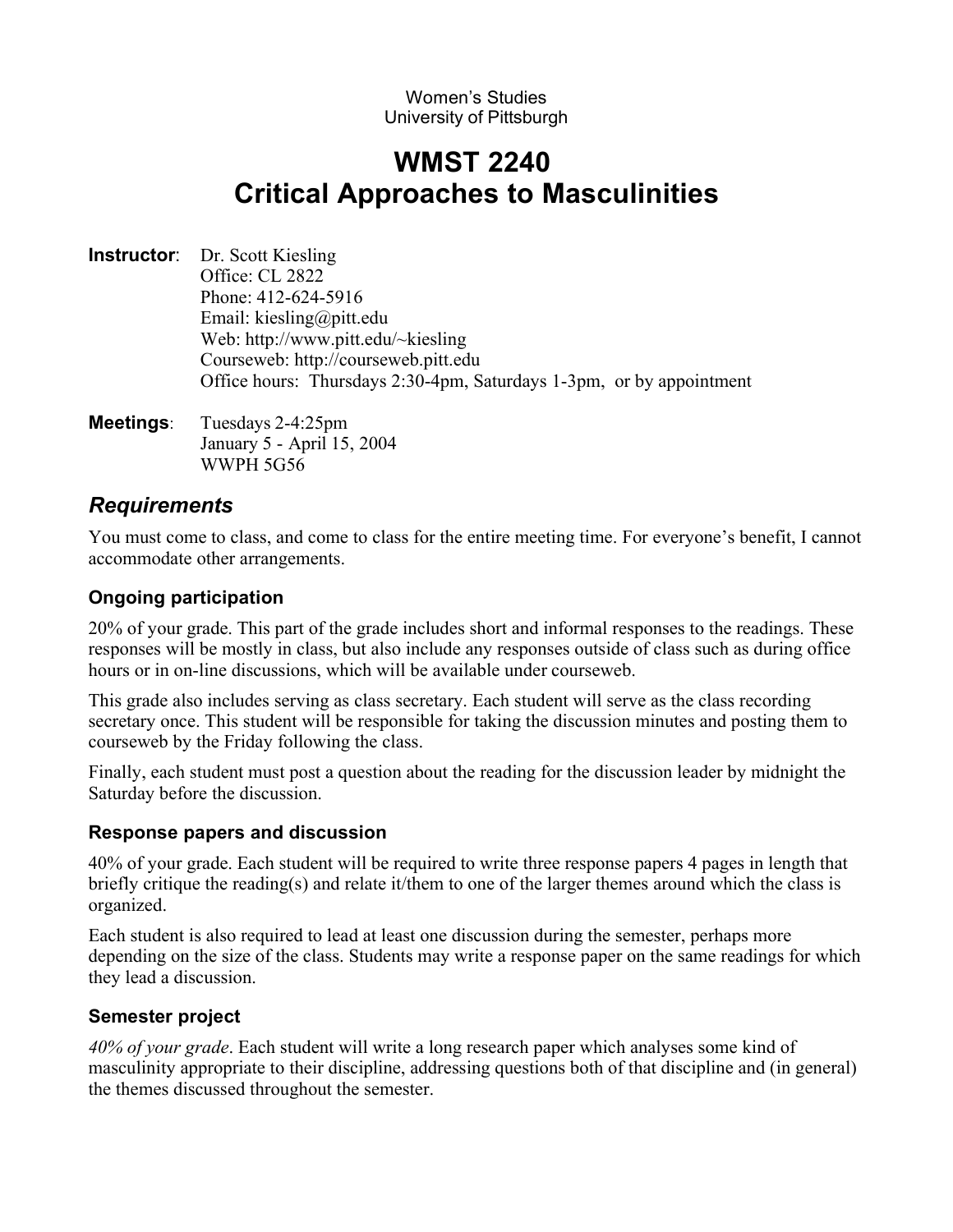# *Schedule*

Note: MR= The Masculinities Reader (Whitehead and Barrett 2001).

## **January 6: Background, introductions, questions, and themes**

#### **January 13: Building some background**

Reading: Whitehead 2002 Chapters 1-3 Connell 2000 Chapters 1-2

#### **January 20: Diversity of masculinity**

Reading: Cornwall and Lindisfarne 1994 Chapters 1, 8, 9 Herdt 1999 Chapter 5

## **January 27: Scratching the surface of literature**

Reading: Knights 1999 Preface, Introduction, Chapter 1 and 4. Card 1994

## **February 3: Labor, class, power**

Reading: Dunk 1991

Film: *Rocky* or *The Deer Hunter*

## **February 10: Language and interaction**

Reading: Eckert and McConnell-Ginet 2003 Chapter 2 Tannen 1990 Chapters 1-2 Kiesling in press, forthcoming

## **February 17: Boyhood and growing up**

*First semester project proposals are due.*

Reading: Salinger 1951 Herdt 1999 Chapter 4

Film: *Stand By Me*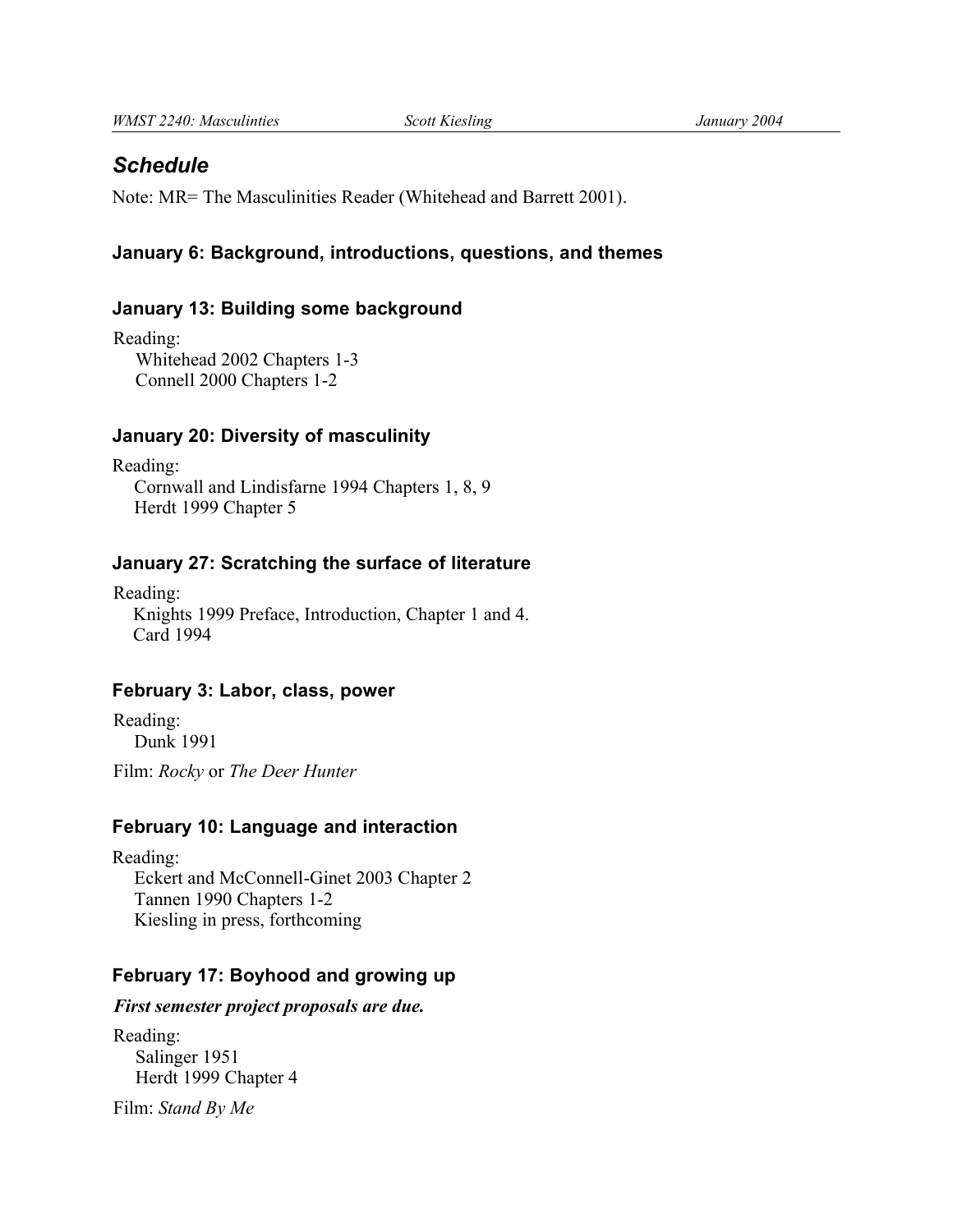### **February 24: Education**

#### *Full paper proposals are due.*

Reading: Mac an Ghaill 1994 (Connell 2000 Chapter 9)

Film: *Fast Times at Ridgemont High ??*

#### **March 2: Sexuality and masculinity**

Reading: Kiesling 2002 Kimmel in MR Herdt 1999 Chapters 7, 9

Film: *Will and Grace*

### **March 9: Spring Break**

#### **March 16: Race/ethnicity**

Reading: Majors in MR Mirande in MR Wright 1940

Film: *Barbershop*

## **March 23: Leisure and sport**

Reading: Johnson and Findlay 1997 Foley 1990 Chapter 2 (Connell 2000 Chapter 5)

Film: *NFL pregame/halftime shows.*

#### **March 30: No teacher**

I would like you to meet to discuss your papers.

#### **April 6: Masculinity, the military and violence**

Reading: Swofford 2003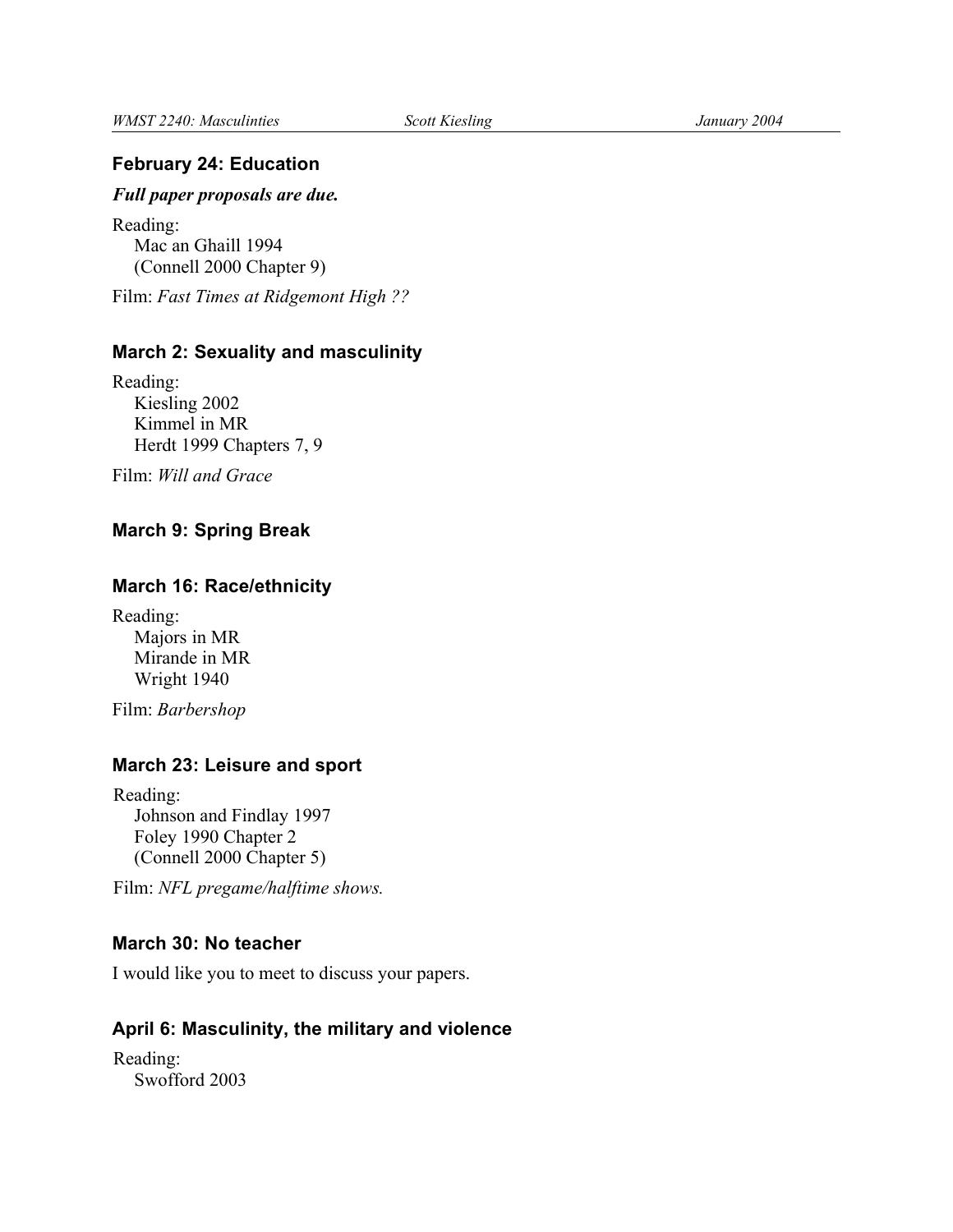Barrett in MR Donald in MR

Film: *Saving Private Ryan*

# **April 13: Feminism and politics – Masculinity in crisis?**

Reading: Bly 1992 Connell 2000 Chapter 11 MacInnes in MR Sampath in MR Whitehead in MR

Film: *The Fight Club*

# **April 20: Colloquium**

Oral presentation of final projects and wrap up of main issues.

*Final projects are due April 23.*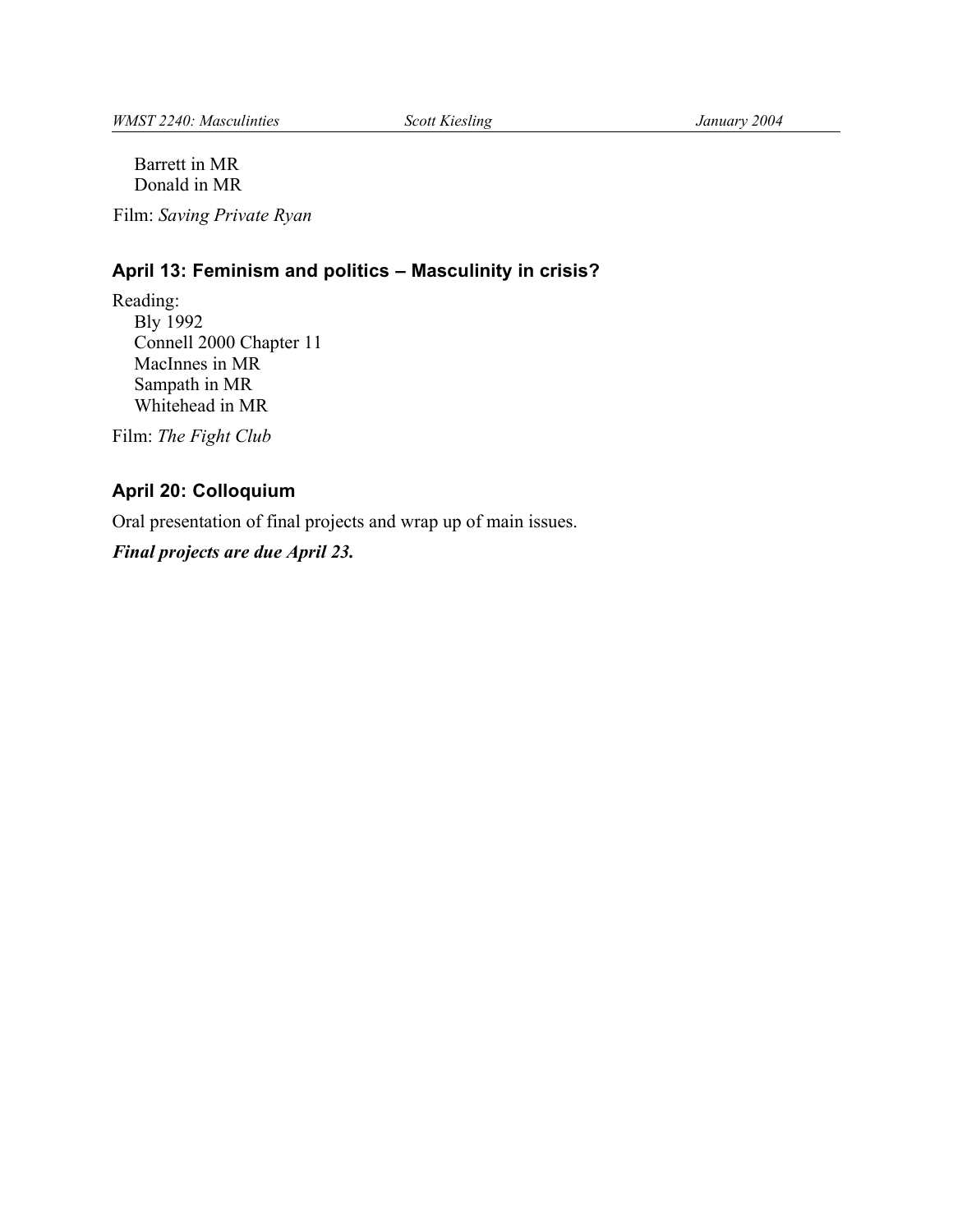## *Bibliography*

*Most texts are available at the Book Center and are on reserve at Hillman. Manuscripts are available to copy in Hillman reserve and the student lounge in the Linguistics Department (28th Floor Cathedral).*

Bly, Robert. 1992. *Iron John*. Random House. ISBN: 0679731199.

- Card, Orson Scott. 1994. *Ender's Game*. New York: Doherty and Associates (St. Martin's Press). ISBN: 0812550706.
- Connell, Robert W. 2000. *The Men and the Boys.* Berkeley: University of California Press. ISBN: 0520228693.
- Cornwall, Andrea and Nancy Lindisfarne. 1994. *Dislocating Masculinity: Comparative Ethnographies.* New York: Routledge. ISBN: 041507942X

Dunk, Thomas W. 1991. *It's a Working Man's Town: Male Working Class Culture*. Montreal: McGill-Queens University Press. ISBN: 0773524835.

- Eckert, Penelope and Sally McConnell-Ginet. 2003. *Language and Gender*. Cambridge: Cambridge University Press.
- Foley, Douglas E. 1990. *Learning Capitalist Culture: Deep in the Heart of Tejas*. Philadelphia: University of Pennsylvania Press. ISBN: 0812213149.
- Herdt, Gilbert. 1999. *Sambia Sexual Culture*. Chicago: University of Chicago Press. ISBN: 0226327523.
- Johnson, Sally & Finlay, Frank. 1997. Do men gossip? An analysis of football talk on television. In Sally Johnson & Ulrike Meinhof (Eds.) *Language and Masculinity* (pp.130-143). Malden, MA: Blackwell Publishers.
- Kiesling, Scott F. 1998. Variation and Men's Identity in a Fraternity. *Journal of Sociolinguistics* 2:1, 69-100.
- Kiesling, Scott F. In press. Hegemonic Identity-making in Narrative. In *The Discursive Construction of Identities*, Anna De Fina, Deborah Schiffrin & Michael Bamberg (eds.). Cambridge: Cambridge University Press.
- Kiesling, Scott F. Forthcoming. Dude. Manuscript.
- Kiesling, Scott F. 2002. Playing the Straight Man: Displaying and Maintaining Male Heterosexuality in Discourse. In Kathryn Campbell-Kibler, Robert J. Podesva, Sarah J. Roberts, and Andrew Wong (eds.), *Language and Sexuality: Contesting Meaning in Theory and Practice* (pp. 249-266). Stanford, CA: CSLI Publications.
- Knights, Ben. 1999. *Writing Masculinities: Male Narratives in Twentieth-Century Fiction*. New York: St. Martin's Press. ISBN 0312222459. \*\* This book is out of print. It is on reserve in Hillman, and a copy of the chapters we are reading is available for copying in the Linguistics Department.\*\*
- Mac an Ghaill, Mairtin 1994. *The Making of Men: Masculinities, Sexualities, and Schooling.* New York: Taylor & Francis. ISBN: 0335157815.
- Salinger, J.D. 1951. *The Catcher in the Rye*. Little, Brown & Co. ISBN: 0316769487.
- Swofford, Anthony. 2003. *Jarhead*. New York: Scribner. ISBN: 0743235355.